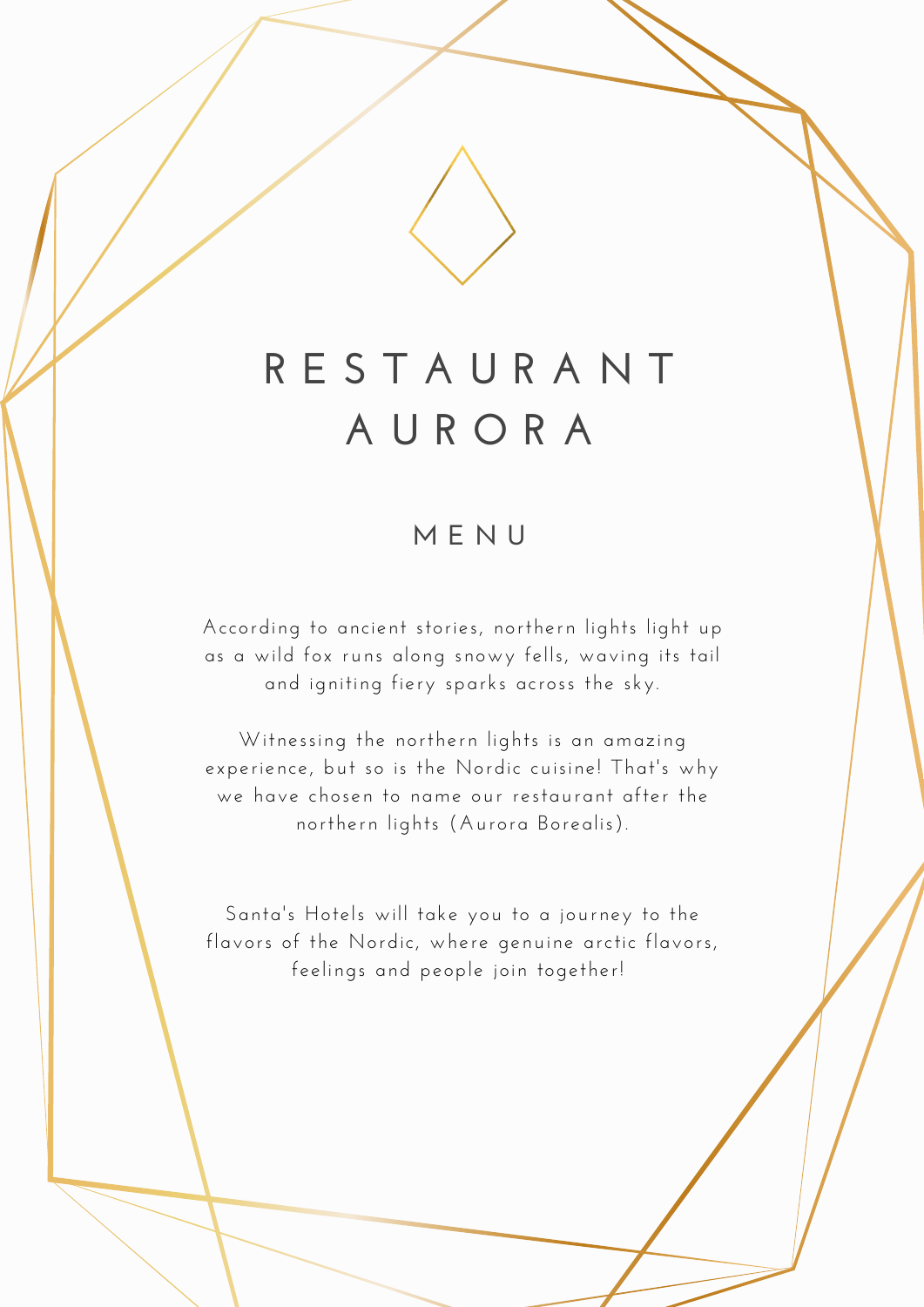# **A J O Y S H A R E D I S A J O Y D O U B L E D !**

For ages we have gathered together around a shared meal to create the best memories and moments.

### **FOR STARTERS**

#### **CREAMY FOREST MUSHROOM SOUP L,G\*\*,V** Potato flat bread "Rieska"

#### **10,50/21,00**

**CREAMY SALMON SOUP L, G\*\*** Potato flat bread "Rieska"

**12,50/25,00**

**WHITEFISH TARTAR L,G\*\*** Dill creme, sweet rye bread

**13,50**

#### **SMOKED REINDEER ROAST\* L,G**

Herb-caper-sauce and Präst-cheese

**13,50**

 $G =$  gluten free  $L =$  lactose free  $M =$  dairy free  $V =$ vegetarian G\*\* = dish is gluten free without bread

More information about the allergens and alternative choices from the staff.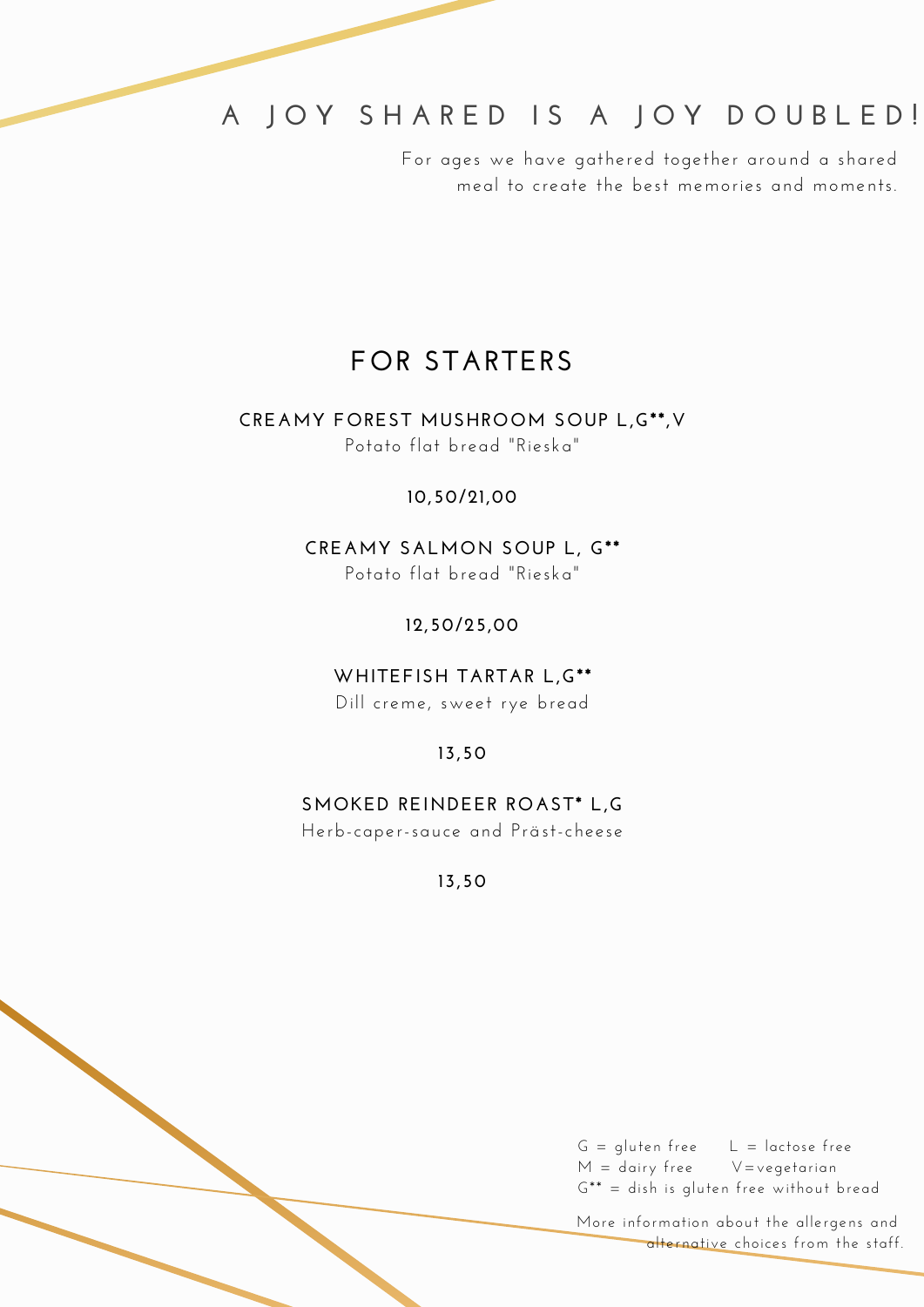# **ONCE IN LAPLAND**

#### **SAUTÉED REINDEER\* L,G**

This is the most famous dish in Lapland! Served traditionally with mashed potatoes, lingonberries and pickled cucumbers

#### **25,00**

# **FROM THE GRILL**

#### **GRILLED REINDEER\* L,G**

Potato hash brown, cognac-pepper sauce, carrots, asparagus and onions

#### **32,00**

#### **GRILL STEAK L,G**

Grill steak from beef sirloin 180g, Lappish potato fries, red wine sauce, spiced butter and asparagus

#### **28,00**

#### **GRILLED SALMON L,G**

Beetroot hash brown, creamy prawn sauce, carrots, asparagus and onions

#### **27,00**

#### **GRILLED TOFU L,G,V**

Creamy mushroom sauce, beetroot hash brown, carrots, asparagus and onions

#### **24,00**

We reserve the right to change.  $\blacksquare$  \*The reindeer meat is from Finnish Lapland